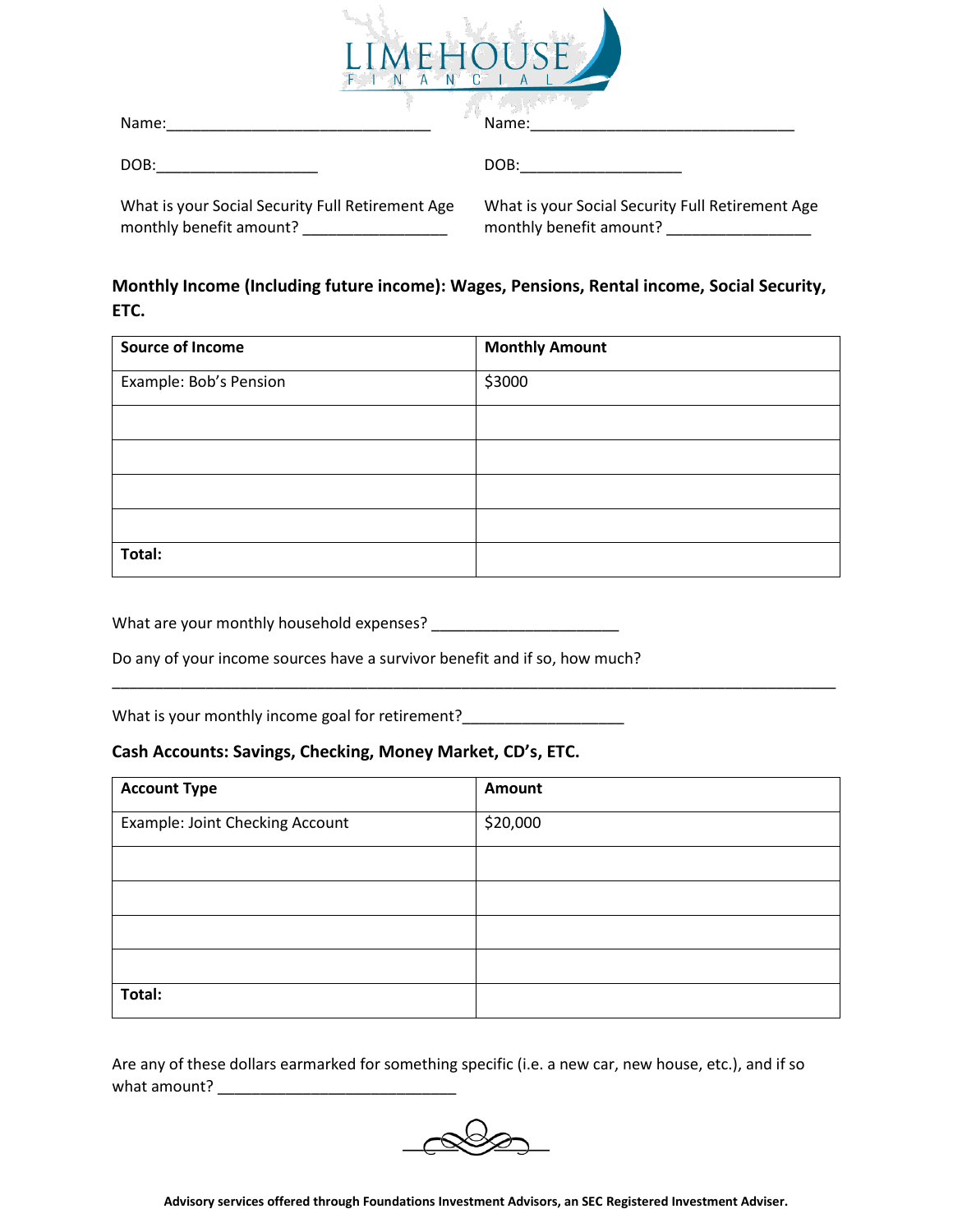

## **Qualified Retirement Accounts (Tax deferred): Traditional 401(K), IRA, 403(B), ETC.**

| <b>Account Type</b>                  | Amount    |
|--------------------------------------|-----------|
| Example: Mary's 401(K) with Fidelity | \$250,000 |
|                                      |           |
|                                      |           |
|                                      |           |
|                                      |           |
|                                      |           |
| Total:                               |           |

#### **Tax-Free Retirement Accounts: Roth 401(K), Roth IRA, Health Savings Account, ETC.**

| <b>Account Type</b>                         | Amount   |
|---------------------------------------------|----------|
| Example: Bob's Roth IRA with Charles Schwab | \$50,000 |
|                                             |          |
|                                             |          |
|                                             |          |
| Total:                                      |          |

#### **Taxable Accounts/Non-IRA Holdings: Joint Investment account, Common Stock, ETC.**

| <b>Account Type/Holding</b>       | <b>Amount</b> |
|-----------------------------------|---------------|
| Example: Joint investment Account | \$100,000     |
|                                   |               |
|                                   |               |
|                                   |               |
| Total:                            |               |